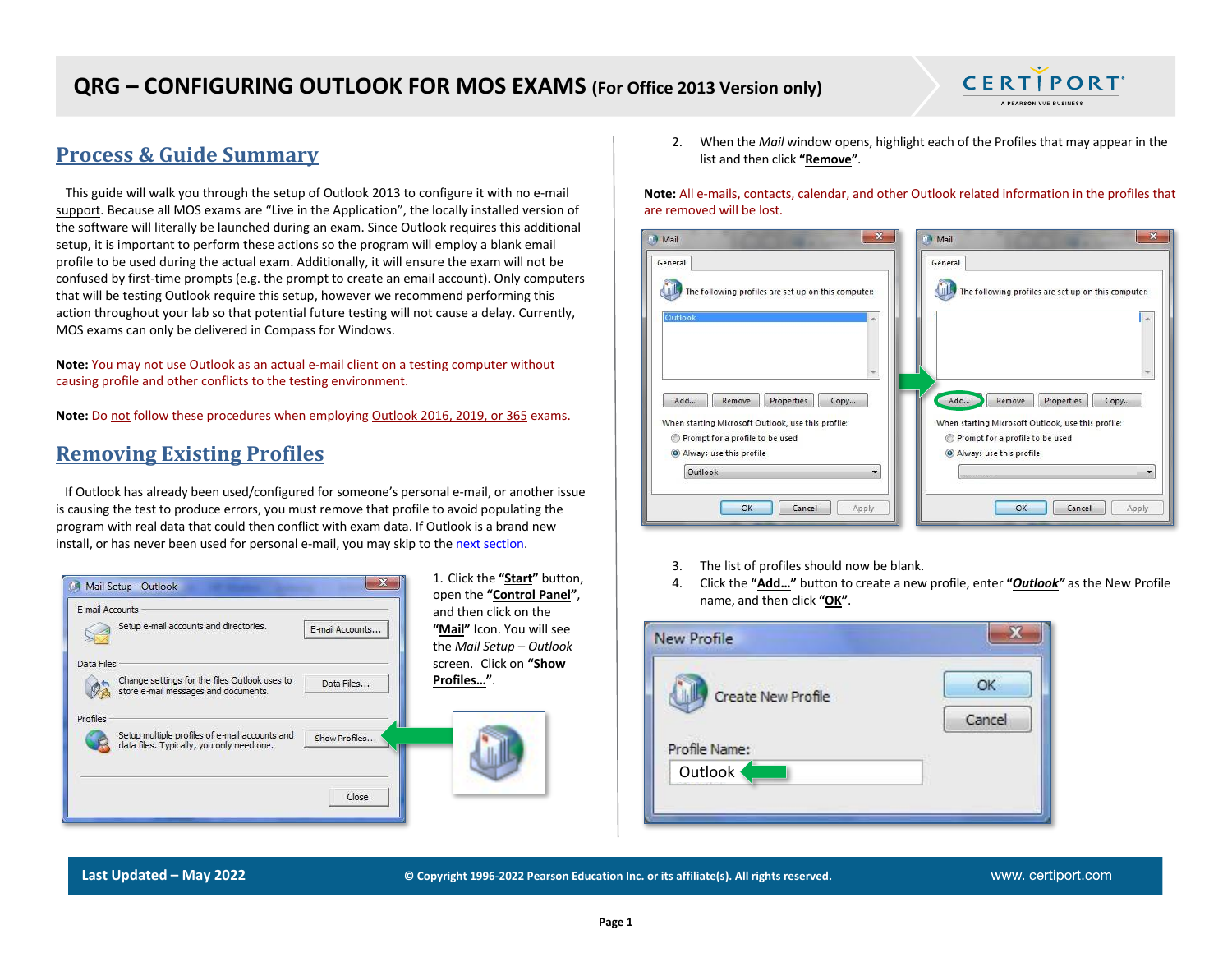

5. When the *Add New E-mail Account* screen appears, click **"Cancel"**.

| <b>Auto Account Setup</b><br>Exchange server account settings. | Clicking Next will contact your e-mail server and configure your Internet service provider or Microsoft |        |
|----------------------------------------------------------------|---------------------------------------------------------------------------------------------------------|--------|
| <b>Your Name:</b>                                              | Example: Barbara Sankovic                                                                               |        |
| <b>E-mail Address:</b>                                         | Example: barbara@contoso.com                                                                            |        |
| Password:<br><b>Retype Password:</b>                           |                                                                                                         |        |
|                                                                | Type the password your Internet service provider has given you.                                         |        |
|                                                                | Manually configure server settings or additional server types                                           |        |
|                                                                | < Back<br>Next >                                                                                        | Cancel |

6. The *Microsoft Office Outlook* no e-mail account screen will appear, click **"OK"**.



#### <span id="page-1-0"></span>**Configuring Outlook from a New Install**

 If Outlook has recently been installed and has yet to be launched for the first time, you can create a no e-mail profile through the program itself.

1. Open **"Microsoft Outlook"**. If Outlook has not yet been configured you will see the startup screen below. If you do not see the prompt, go back and perform the steps outlined in the [Remove Existing Profiles](#page-0-0) section.



 $\overline{\mathbf{x}}$ 

2. Click **"Next"** on the *Outlook 2010|2013 Startup* screen.

| lcome to Microsoft Outlook 2013: |  |
|----------------------------------|--|
|----------------------------------|--|

# Welcome to Outlook 2013

Outlook is your personal assistant, helping you manage your life with powerful tools for email, calendar, contacts, and tasks.

Let's get started. In the next few steps, we'll add your email account.

**Last Updated – May 2022 © Copyright 1996-2022 Pearson Education Inc. or its affiliate(s). All rights reserved.**

 $Next >$ 

Cancel

 $<$  Back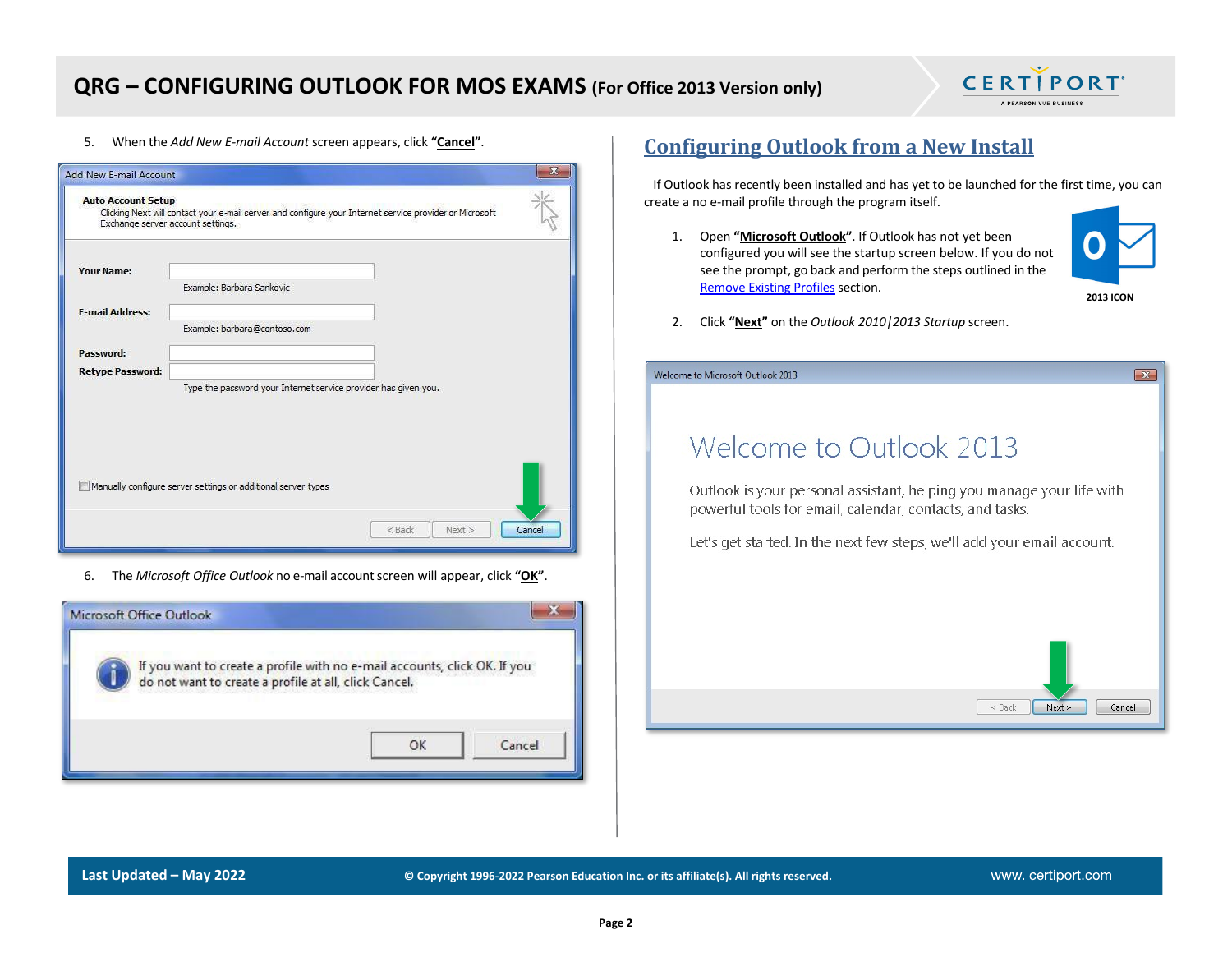

3. On the *Account Configuration* screen select **"No"** and then click **"Next"**.



4. On the next screen, ensure you check the box to **"Continue with no e-mail support"** before proceeding.

|                                        | Cancel Email Account Setup             | $-x$                                                                                |
|----------------------------------------|----------------------------------------|-------------------------------------------------------------------------------------|
|                                        | Don't Add an Email Account             |                                                                                     |
| Use Outlook without an e-mail account. |                                        | and or receive email messages. Some other features<br>add at least one account now. |
|                                        | V Use Outlook without an email account |                                                                                     |
|                                        |                                        | <b>Finish</b><br>$\times$ Back                                                      |

5. On the *Cancel Configuration* screen, click **"Finish"**.

| Cancel Email Account Setup                                                                                                                                                                                                                                            |
|-----------------------------------------------------------------------------------------------------------------------------------------------------------------------------------------------------------------------------------------------------------------------|
| Don't Add an Email Account                                                                                                                                                                                                                                            |
| You can use Outlook without an email account, but you can't send or receive email messages. Some other features<br>also require an email account for full functionality.<br>You can add email accounts later, but we recommend that you add at least one account now. |
| Use Outlook without an email account                                                                                                                                                                                                                                  |
| Finish<br>$<$ Back                                                                                                                                                                                                                                                    |

 Outlook is now configured with no e-mail support. To ensure you have set up the software correctly, log in to "**Compass**" and run a "**Configuration Exam"** for Outlook. During the rehearsal, you will want to ensure that the home screen of Outlook is populated with some sample e-mails and contacts. If the home screen is completely blank, then that is typically indicative that you will need to disable the add-ins for Outlook as described in the next section. Configuration exams are performed in the **"Manage Exams"** menu of Compass.

**Note:** If the Configuration Exam produces an error after performing the actions described in this guide (including the disabling of add-ins), that would be an indication of another contributing factor that is causing the exam to derail. Please contact [Tech Support.](https://certiport.pearsonvue.com/Support.aspx)

**Note:** If Outlook was previously set up with an actual e-mail account and you recognize personal e-mails, contacts, or calendar info during the Configuration Exam, that indicates a persistent issue with the Outlook profile and/or app data. Please contac[t Tech Support.](https://certiport.pearsonvue.com/Support.aspx)

**Last Updated – May 2022 © Copyright 1996-2022 Pearson Education Inc. or its affiliate(s). All rights reserved.**